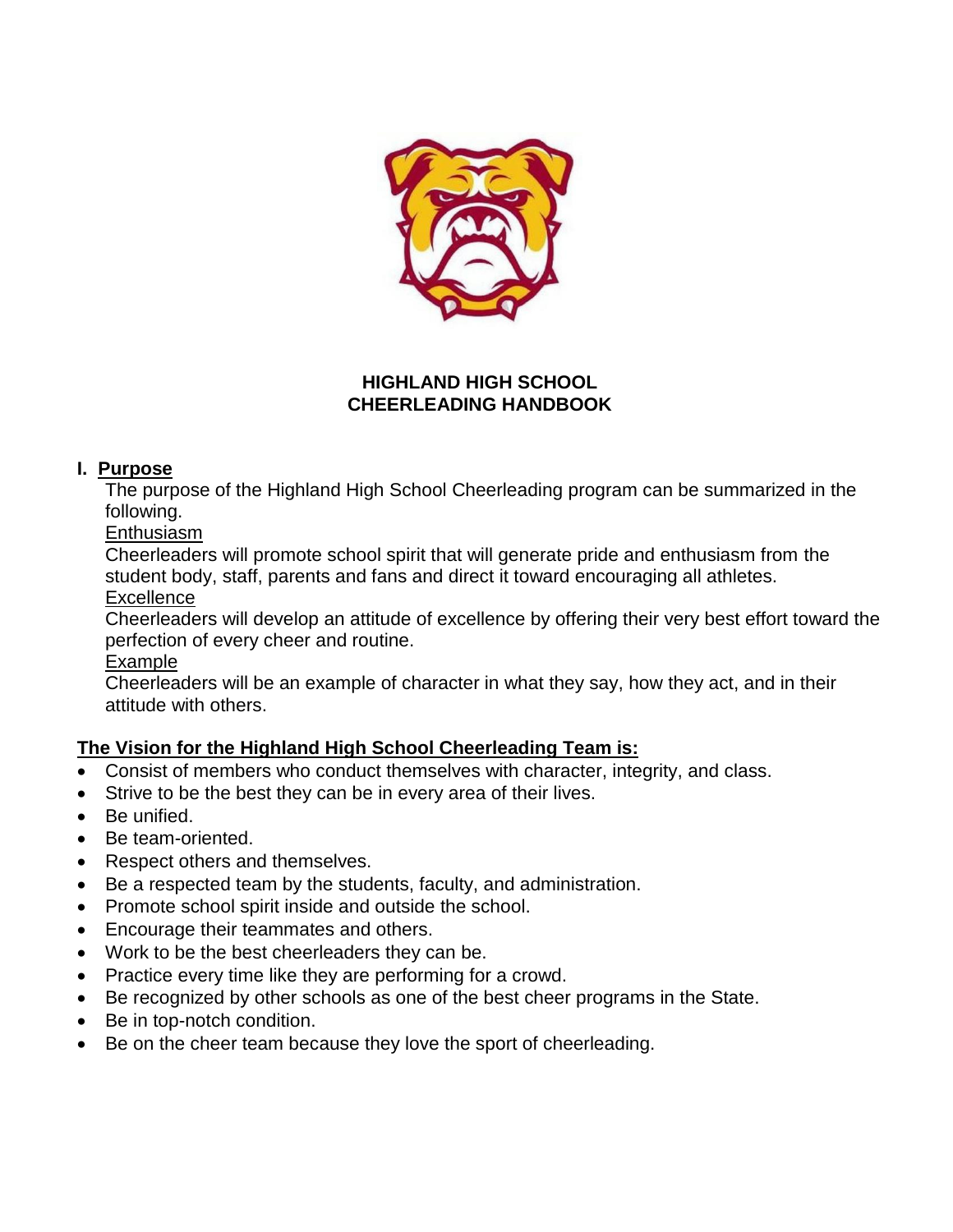## **II. Membership**

### A. Eligibility

- 1. Cheerleaders are subject to the minimum academic eligibility requirements of 2.0 GPA at every grading period. If a cheerleader drops below 2.0 and/ or is failing (receiving an "F") in two or more classes she must complete academic probation (if eligible). Please see the "Consequences" section of this Handbook. Someone wishing to tryout for cheerleading may be asked not to tryout if the athlete has been ineligible several times throughout the current school year.
- 2. All applicants must submit to the athletic/ activities secretary, a physical examination form signed by a licensed physician (MD), physician's assistant (PA), or nurse practitioner (NP). You MUST have a physical prior to tryouts – no exceptions.
- 3. All applicants must be willing to learn tumbling, stunts and routines.
- 4. Acceptance of an applicant shall be on the basis of ability, the coach's agreement, acceptance of the team handbook, and without prejudice of race, creed, or color.
- 5. An applicant must be an incoming freshman, sophomore, junior, or senior.

### B. Tryouts

- 1. All paperwork must be turned in the day of tryouts.
- 2. Must attend all the scheduled tryout sessions.
- 3. Wear a t-shirt and shorts to tryouts. You may wear tank tops, but you must not show cleavage.
- 4. Wear athletic shoes and socks, preferably cheer shoes.
- 5. Hair must be either in a high ponytail or half up, half down with a cheer bow or ribbon.
- 6. Remove ALL jewelry. Even if you have a new piercing, you will be asked to remove it in order to participate.
- 7. Remove acrylic nails or file down long natural nails.
- 8. Bring a water bottle filled with water.
- 9. A tryout will consist of performing designated skills in front of judges, advisor/ coach, and/ or an administrator, and will be held in a fair manner to allow each applicant to show his/ her abilities.
- 10.Tryouts will generally be held each year in the Spring, but may additionally be conducted at other times at the discretion of the coach.

### C. Teams

1. Freshmen are only eligible for Junior Varsity.

 2. There will be no switching from the team you make (if applicable) (i.e. if you make Junior Varsity, you will stay on Junior Varsity for that season).

 3. The first practice of the season, each cheerleader will receive a list of their strengths and areas for improvement. For students who do not make the team, they may request a written assessment of areas of strengths and improvement. Scores will not be distributed.

4. There will be a special team tryout for those wanting to compete on the competition team. Anyone on either team is welcome to tryout.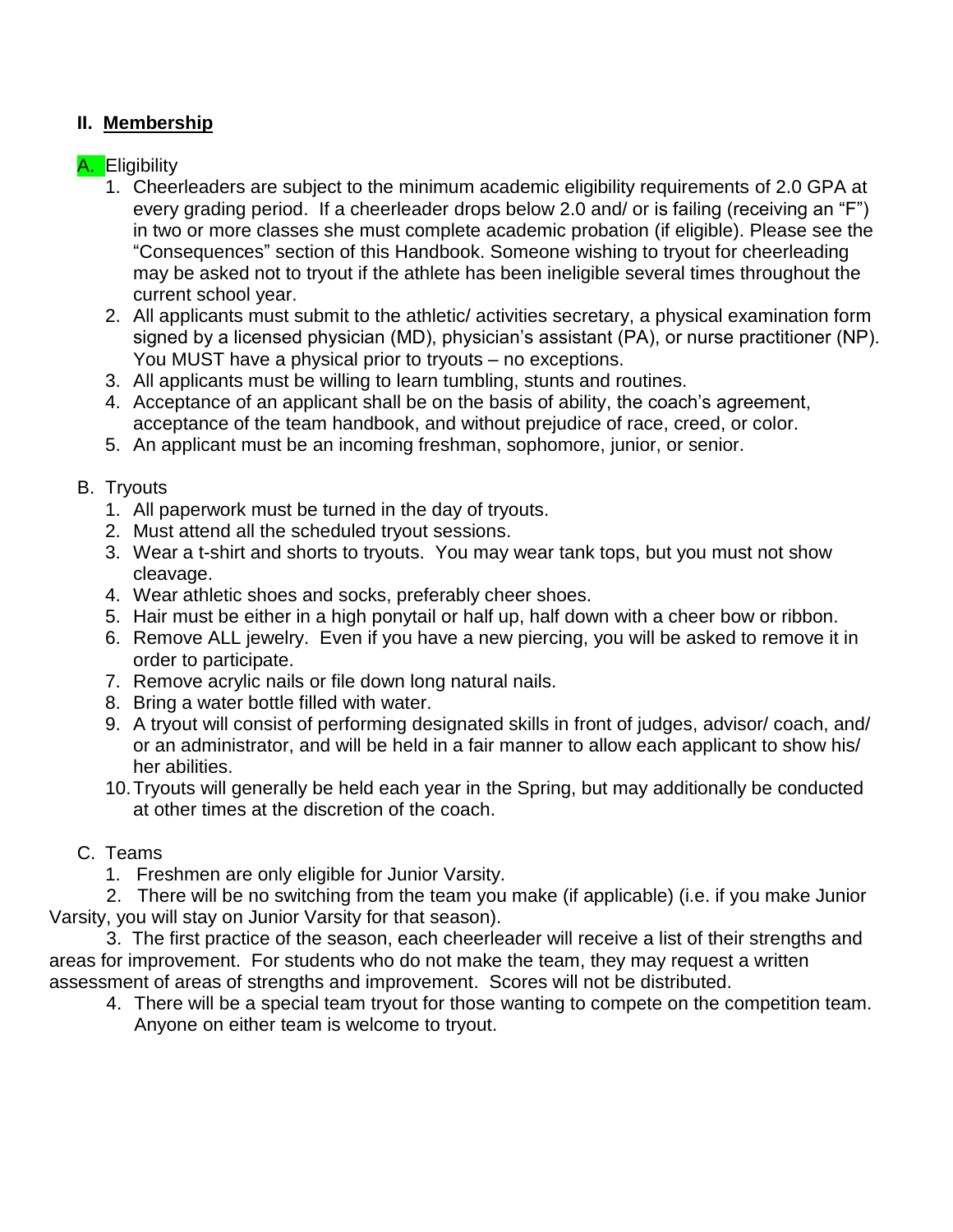# **III. Commitment, Responsibilities, and Expectations**

- A. General Commitment
	- 1. Being part of the Highland Cheerleading Team *is a year-round commitment*. Please do not take this decision lightly.
- B. Summer Commitment
	- 1. A detailed calendar of events, practices, and camps will be provided at the parent meeting or the week of tryouts for April – August activities.
	- 2. Attendance at all summer camps and clinics are *mandatory* for all squad members.
	- 3. Please notify the coach in writing, preferably by email as soon as you know of all summer vacations and days the cheerleader will not be at practices.
	- 4. Summer practices will take place throughout the summer three to five times a week.
	- 5. Parents are responsible for transportation for their cheerleader.
	- 6. Tumbling classes may take place throughout the summer.
	- 7. Cheerleaders will need to complete a summer workout schedule.
	- 8. Please try to schedule vacations before end of June.
	- 9. The following is a sample list of what the team must know before school starts:
		- All sideline chants and cheers
		- Sideline dances
		- Up to 4 Half-time routines
- C. Practice Expectations
	- 1. Practice Times and Schedules
		- a. Cheerleaders will practice two to four times a week (depending on which teams they are on). All cheerleaders are required to attend all practices pertaining to their team.
		- b. In general regular school year practices will take place after school until 6:00 pm.
		- c. Schedules will also be placed on the team communication app.
		- d. Spring and Summer: A detailed calendar of practice and other events will be distributed at tryouts.
		- e. Fall: A detailed calendar with practices and other events will be distributed in early August.
		- f. Winter: A detailed calendar with practices and other events will be distributed in November.
		- g. Schedules will be based on the best information available at the time the schedule is distributed. Cheerleaders and parents are asked to remain flexible and cooperative when last minute changes to the schedule arise. As soon as the coach find out information, you will be made aware.
		- h. Cancellations due to inclement weather will be announced as early in the day as possible so that rides home are not compromised. Practices will always be cancelled in conjunction with school district cancellations (i.e. snow day, flooding).
		- i. Coaches may occasionally call additional practices or meetings for special events.
		- j. Missing a practice before a game or event will result in being taken out of the routine.
		- k. Only practices called by the coach are valid. There will be no practices held at parks, anyone's home, etc. Taking part in an invalid practice will result in disciplinary action.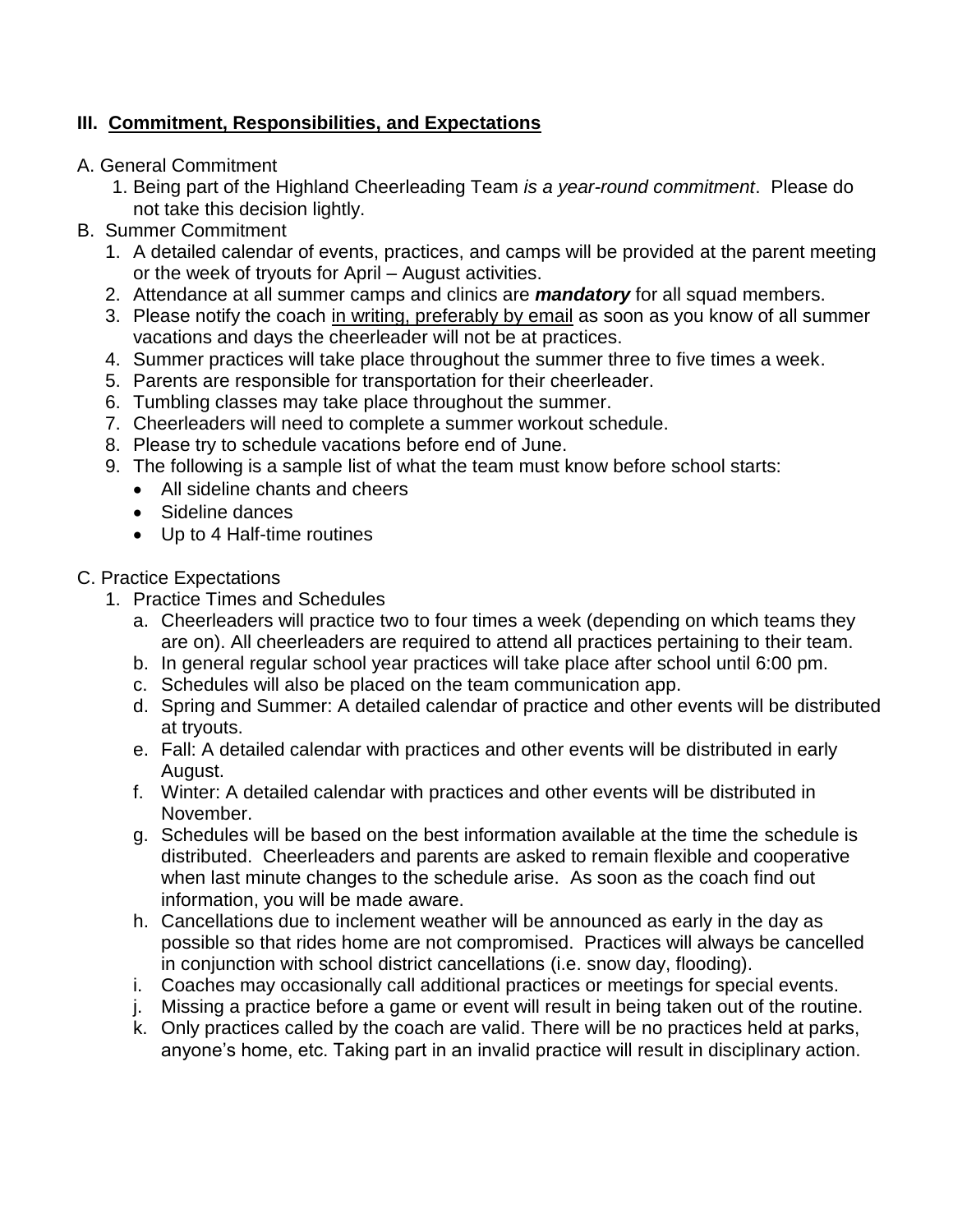- D. Practice Guidelines
	- 1. Cheerleaders must arrive to practice on time and ready.
	- 2. All team members must help roll out mats at the start of practice.
	- 3. Cheerleaders must be dressed in designated practice clothes. Briefs should be worn under shorts.
	- 4. Bring a FULL water bottle to every practice.
	- 5. Hair must be pulled back from face. No hair should be in the eyes.
	- 6. No jewelry. It must be removed before practices or games. DO NOT get any new piercings once you become a cheerleader. You WILL be asked to remove all piercings for practice.
	- 7. No gum chewing.
	- 8. Natural nails must be short.
	- 9. No acrylic nails during the season (exception during Christmas break). You will be benched until they are removed.
	- 10.Cell phones must be on silent and cheerleaders may not text or use the phone during practice, unless approved by the coach.
	- 11.Please bring a positive attitude to practice.
	- 12.Leave any problems at the door. If something needs to be dealt with in order to have a productive practice, please notify the coach in private, PRIOR to practice starting.
	- *13.*Each cheerleader needs to eat healthy throughout the day and drink plenty of water. *Please do not arrive to practice with an empty stomach.*
	- 14.Violation of any of these guidelines will result in extra conditioning for the ENTIRE team. Repeated violations may result in benching or dismissal from the team.
- E. Game Expectations
	- 1. General Guidelines
		- a. Cheerleaders MUST know all chants, sideline dances, and half-time routines BEFORE school starts. A specific date will be set. If a cheerleader does not know all routines, she will be benched from games until she knows all the material. This could jeopardize the cheerleader's ability to letter and compete.
		- b. Must attend all games assigned.
		- c. Must display high energy and interaction with the crowd. Cheer constantly.
		- d. Appearance
		- Must be dressed in the proper uniform (shell, liner, skirt, briefs, socks, shoes, etc.) and ready (hair done, jewelry off, hair bow etc.) for the games an hour and a half prior to the game start (or at the scheduled call time).
		- Uniform must be clean and not wrinkled.
		- Hair should be pulled off face and out of the eyes.
		- Nails should not be too long.
	- 2. Eat before arriving to the game or before the scheduled time of arrival.
	- 3. Do not leave the game until the end of the game, unless permission is granted.
	- 4. Pay attention during the game.
	- 5. Do not talk on the sidelines.
	- 6. Display good sportsmanship to the opposing team.
	- 7. No gum chewing.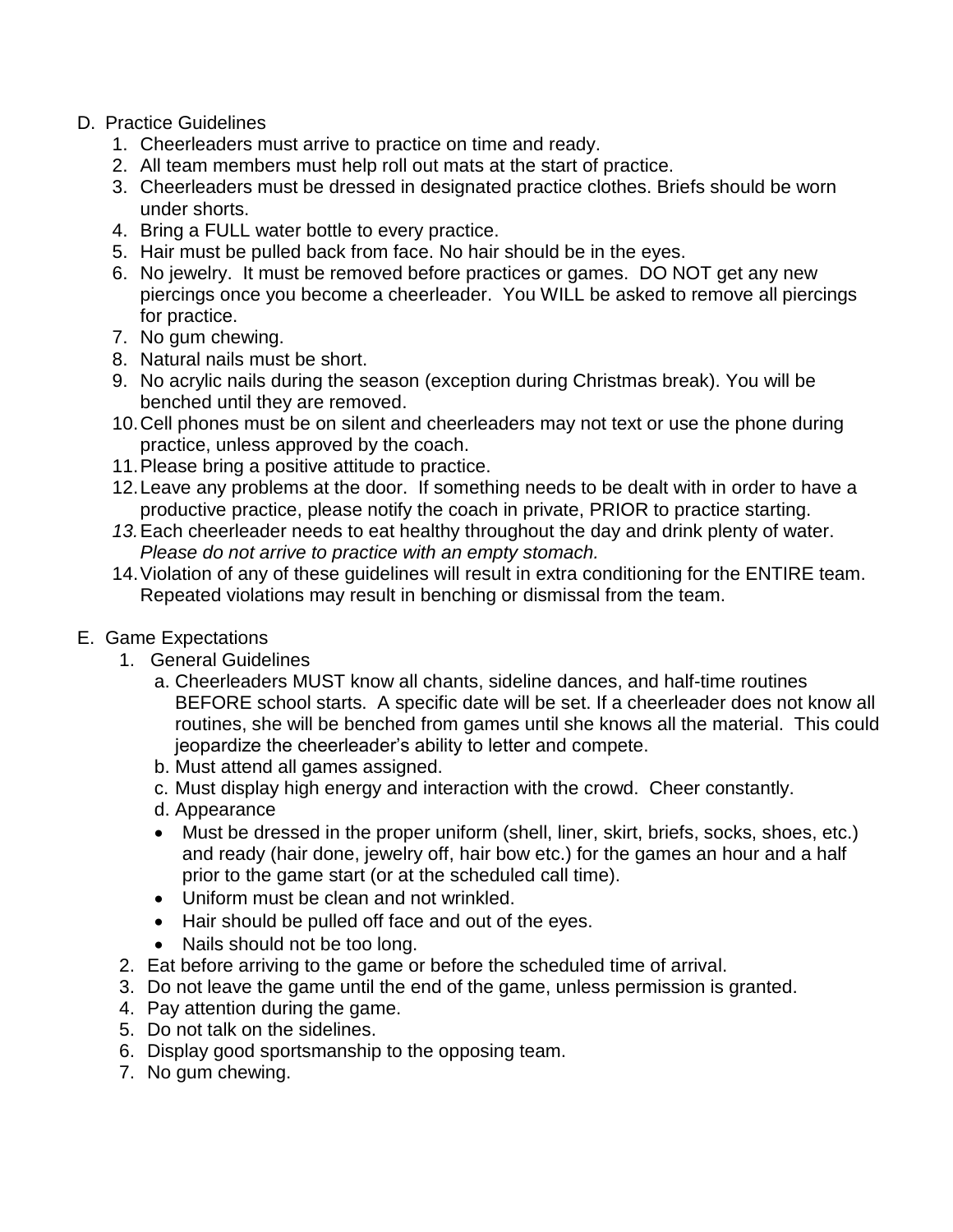- 8. Bring water bottles. You may only drink water or a sports drink right before the game and during the game. No energy drinks or sugary drinks or junk food.
- 9. Cheerleaders must know all the chants and sidelines dances before they can perform at games.
- 10.Cell phones must be on silent and you may not text or use the phone during games (except during halftime).

## F. Competition Season

- 1. Competition team is a big commitment. Plan on practicing during the last week of Christmas break (week of January 6).
- 2. All competition practices and competitions are mandatory. Parents are responsible for transportation to and from practice and competitions.
- 3. Attitude, cooperation, and commitment are the most important elements of being part of the competition team.

# G. Safety

- 1. Every precaution will be taken to ensure safety among the cheerleading team.
- 2. All skills will be taught in a proper progression based on the ability of the team and the coach's judgment of their ability level.
- 3. Cheerleaders must not perform stunts or tumbling when a coach is not present.
- 4. In the event of an emergency, a coach will remain with the injured athlete until paramedics arrive.
- 5. One member of the team (captain or co-captain) will be assigned to call 911, and another will be assigned to go to the front doors to guide paramedics to the location of the injured athlete and coach.
- 6. Once 911 has been called, the parent will be notified.
- 7. Treatment will be determined based on the best interest of the athlete and the recommendations of emergency professionals.
- 8. Coach will follow up with athlete and/or parent within 24 hours of injury.
- 9. When an injury is serious enough to warrant a visit to the trainer, doctor, or hospital, the athlete must provide either a note from her doctor or verbal communication between the coach and the trainer before she will be allowed to actively participate in practices again. Until that time and depending on the injury, member must still attend all practices, games and events in uniform, but remain on the bench or sidelines.
- 10.If the injury does not warrant a 911 call, the coach will notify the parents during or after practice, depending on the situation.
- 11.No coach may dispense medication of any kind to a student.
- 12.If a student has a life threatening medical condition and requires prescription medication, an inhaler for asthma, or an epinephrine pen for allergies, the parent must notify coach of the health plan in writing.
- 13.Student will be responsible for being aware of any allergen or activity which may trigger a life threatening reaction and for keeping inhaler, epinephrine pen, medication, etc., readily available for an emergency. Parents are responsible for providing any Health Plans to the coaching staff before the season starts.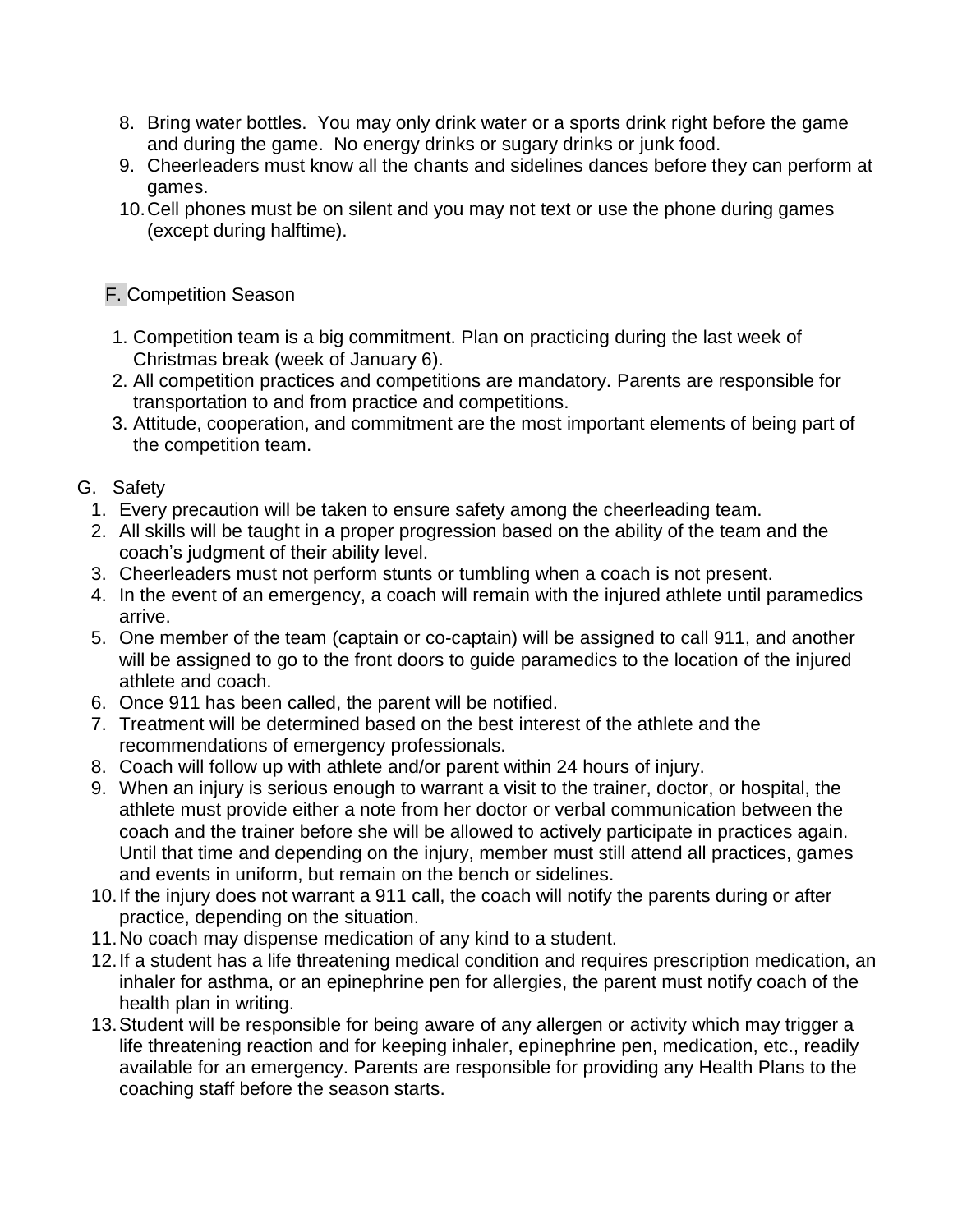- 14.If injured, treat injuries promptly and fully.
- 15.Although injuries are unfortunate accidents, an injury may result in being removed from certain routines. Just because a cheerleader is cleared to participate the day of an event or competition, does not mean she will automatically be put back into the routine. It is important to have proper practice prior to a performance. This decision will be made by a coach on a case-by-case basis.
- H. Health and Nutrition
	- 1. Maintain a healthy diet.
	- 2. Keep in good physical condition.
	- 3. Get proper rest.
	- 4. Water and sports drinks are the only beverages allowed during practice, camp, games, and competitions.
	- 5. Members are encouraged to eat lunch at school and bring a snack to eat before or during practice during a break.
	- 6. Members are also encouraged to increase calcium intake during cheer season as female athletes between the ages of 15-19 are twice as likely as male athletes to suffer stress fractures.
	- 7. Athletes will be given weekly home workouts to help them with endurance and strength at home.
- I. Injuries
	- 1. If a cheerleader is injured for any reason and needs to sit out of practice or performance, he/she must have a doctor's note. The note must specifically say what the cheerleader is cleared or not cleared to do in the following four categories: cheers/dances, jumps, stunts, tumbling. Be SPECIFIC with the doctor about what your role is on the team. Describe what you do. Doctors in general are not educated on cheerleading.
	- 2. You MUST be cleared for two of the four activities to cheer on the sidelines. You MUST be clear of ALL activities to compete.
	- 3. When a cheerleader is cleared to participate again, the coach will work to put the cheerleader back into the routine based on the following: length of time sitting out for an injury, safety of the team, adequate practice time prior to next performance, and a number of other factors.
	- 4. The coaches will not tolerate one cheerleader's situation being compared to another's. Please respect the decision of the coaches as the safety of the cheerleader and the entire team needs to be considered.
	- 5. The coaches cannot guarantee the cheerleader will have the same spot in the routines when returning from injury.
	- 6. Adequate practice time must take place prior to cheering at a game or performing at a game or competition. This will be left up to the coach by assessing the circumstance.
	- 7. Should injury or sitting out happen frequently, the coach may need to re-evaluated the cheerleader's position on the team.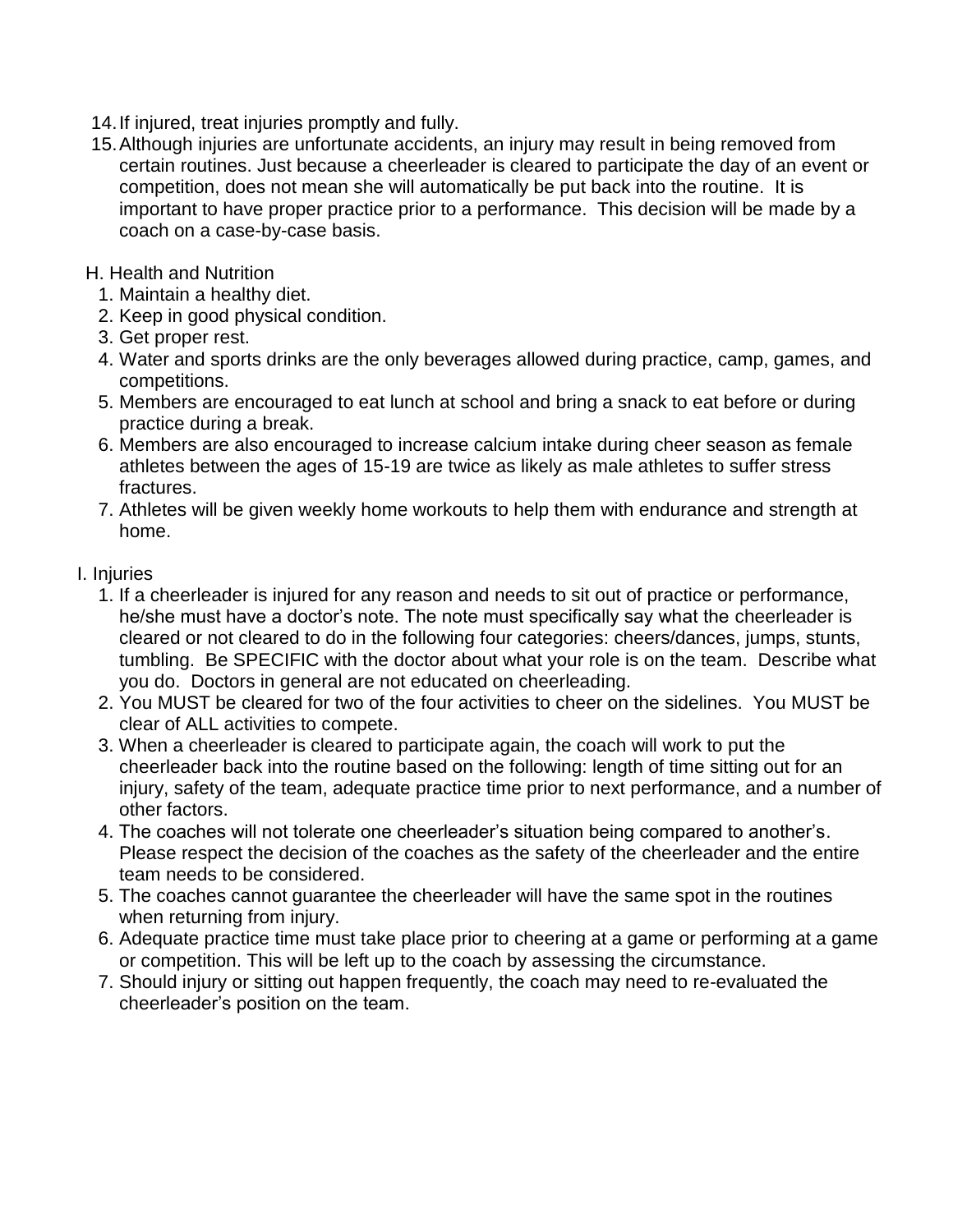## **IV. Conduct and Discipline**

Please also refer to Demerit System on the last page.

#### A. Conduct

- 1. By accepting the privilege and honor of being a cheerleading, the athlete accepts the fact that his/ her actions are more prominent than those not associated with such an activity.
- 2. Because of this prominence and because members represent the school, exemplary behavior is mandatory at all times, anywhere in the community of the school and at all functions where members are recognized as representatives of the school.
- 3. Any member of the cheer team who participates in any kind of activity whether in school or outside school that damages the reputation of cheer team in any way may result in consequences and possible removal from the team.
- 4. Any member who violates the student and/or athlete code of conduct will also warrant involvement of parents, administration, and possibly police.
- 5. Proper appearance is required at all times, with appropriate clothing for the occasion.
- 6. All members must show the utmost respect for the coaches, school staff, and most of all each other. Disrespectful attitudes will be addressed on an individual bases. If problems continue or worsen it may result in a benching or removal from the squad.
- 7. Be the best you can be in practice, at games, and competitions.
- 8. Show good sportsmanship.
- 9. No foul language should be used in practice, at camp, games, competitions, other school events, or when in any uniform or clothing representing the school and/or the cheer team.
- 10. Members must display proper behavior even in cyberspace. Any photos and/ or behavior of cheerleader deemed inappropriate will result in an established consequence and must be removed immediately (i.e.vulgar dancing, lewd behavior, violence, cursing, etc.).
- 11. Any public displays of affection are never considered appropriate especially in uniform, at games, or in school. Excessive physical contact is unacceptable and warrants a consequence established by the team and coach at the beginning of the season.
- 12. Alcohol, tobacco, and other drugs are not allowed at any time. If engaging in these activities it may result in removal of the team.

### B. Absences and Tardies

- 1. Cheerleaders will condition for being tardy.
- 2. Cheerleaders absent from a practice for any reason will be required to do additional conditioning within a week of the missed practice.
- 3. Cheerleaders must provide a note or email from a parent (or teacher) in advance if he/ she needs to miss practice, leave practice early, or will be tardy (when a parent/teacher can excuse a tardy). If it is within an hour before practice/ game/ event, please text the coach.
- 4. If a cheerleader is absent from school, the parent must call or email the coach in the morning to excuse her from practice.
- 5. When a member is absent, it is her responsibility to call the captain(s) to find out what was missed. This includes material that was taught on the day the member was absent.
- 6. The cheerleader must make every effort to learn the material before the next scheduled practice.
- 7. Excessive tardies and/or absences may result in being benched, placed as an alternate, or may be removed from the team.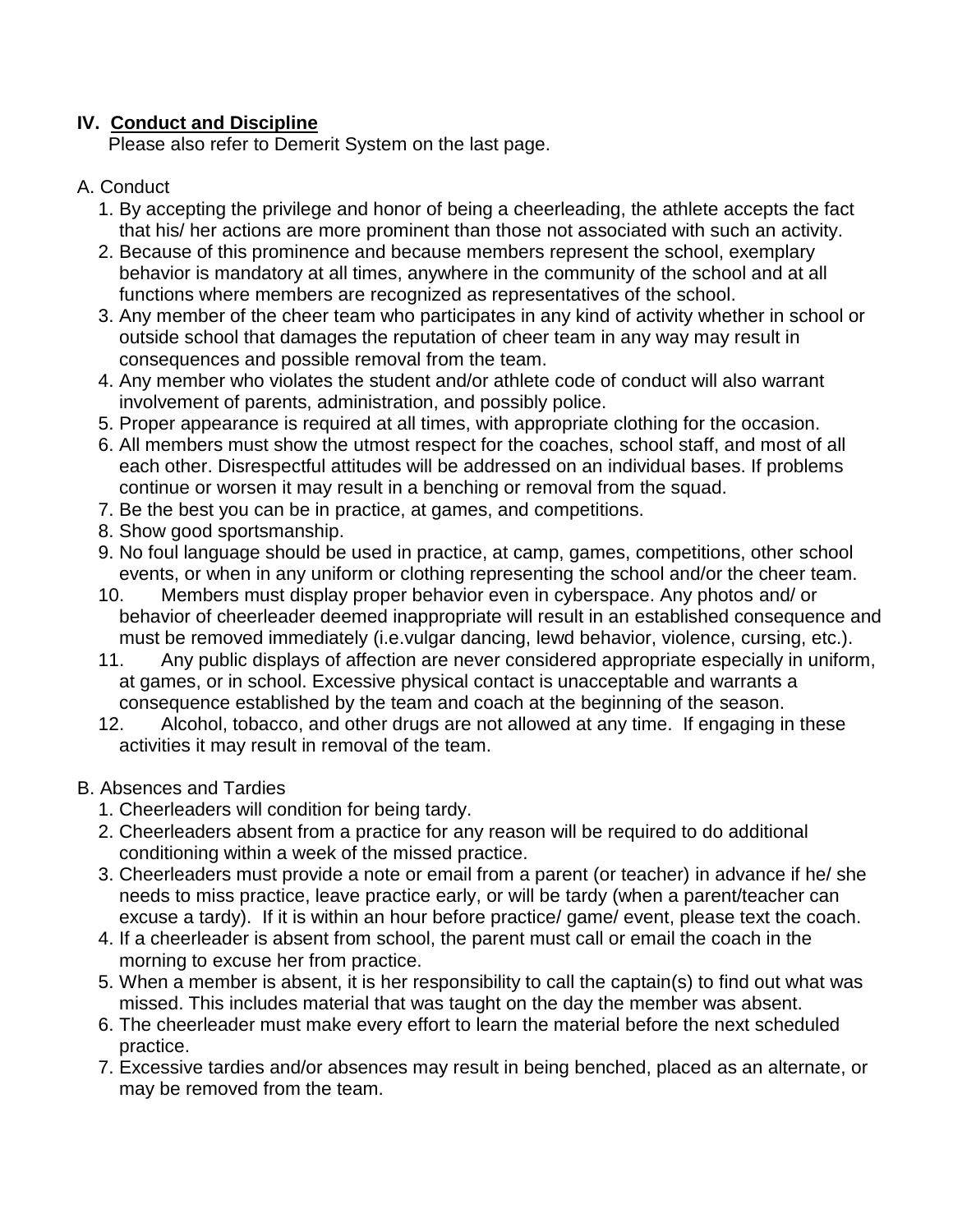### C. Excused Absences

1. Personal illness or accident

If a cheerleader is injured and misses any practice or performance because of the injury, she must provide a doctor's release before she may resume cheerleading activities. Injured cheerleaders must attend practices and performances in uniform and support their squad unless they are physically unable to attend.

- 2. Funeral or death in the family
- 3. Weddings in the immediate family (parents, grandparent, siblings)
- 4. A school activity approved in advance by the coach
- 5. If a cheerleader has had 4 or more excused absences, the coach will discuss this with the parent and cheerleader.

## D. Unexcused Absences

- 1. Out of town trips and vacations during the school year
- 2. Work
- 3. Social gatherings
- 4. Other sport
- 5. Failure to inform coach in advance (exceptions are made if the situation does not allow for this).

## E. Consequences

- 1. A cheerleader may be benched upon not being in compliance with any part of this handbook.
- 2. Conditioning will be applied for not arriving ready for practice, including, but not limited to wearing jewelry, not having practice clothes or shoes, not having a water bottle, etc.
- 3. Consequences will be applied for not respecting the rules, talking excessively during practice, or a disrespectful attitude.
- 4. An unexcused absence equals one bench from the next game. After three unexcused absences, the coach will discuss this with the parent and cheerleader. It may result in being benched, placed as an alternate, or removed from the team. This will be determined on a case-by-case basis.
- 5. Three unexcused tardies equals one bench from the next game. Excessive tardies will be discussed with the parent and cheerleader and further consequences may be enforced.
- 6. Disrespect or insubordination towards the captain(s), coach, and/ or school personnel will result in additional conditioning, one bench from the next games and/or another consequence based on the situation.
- 7. If a cheerleader is on academic probation, she will not be allowed to wear her uniform to school or to games, but will be required to attend all games and competitions (if on competition team) wearing her warm ups and sit with the coach. They can attend practice and participate, but will work with the coach and parent to see if time spent doing homework and studying would be more worthwhile.
- 8. If a cheerleader is ineligible for grades more than two times, he/ she will be removed from the team.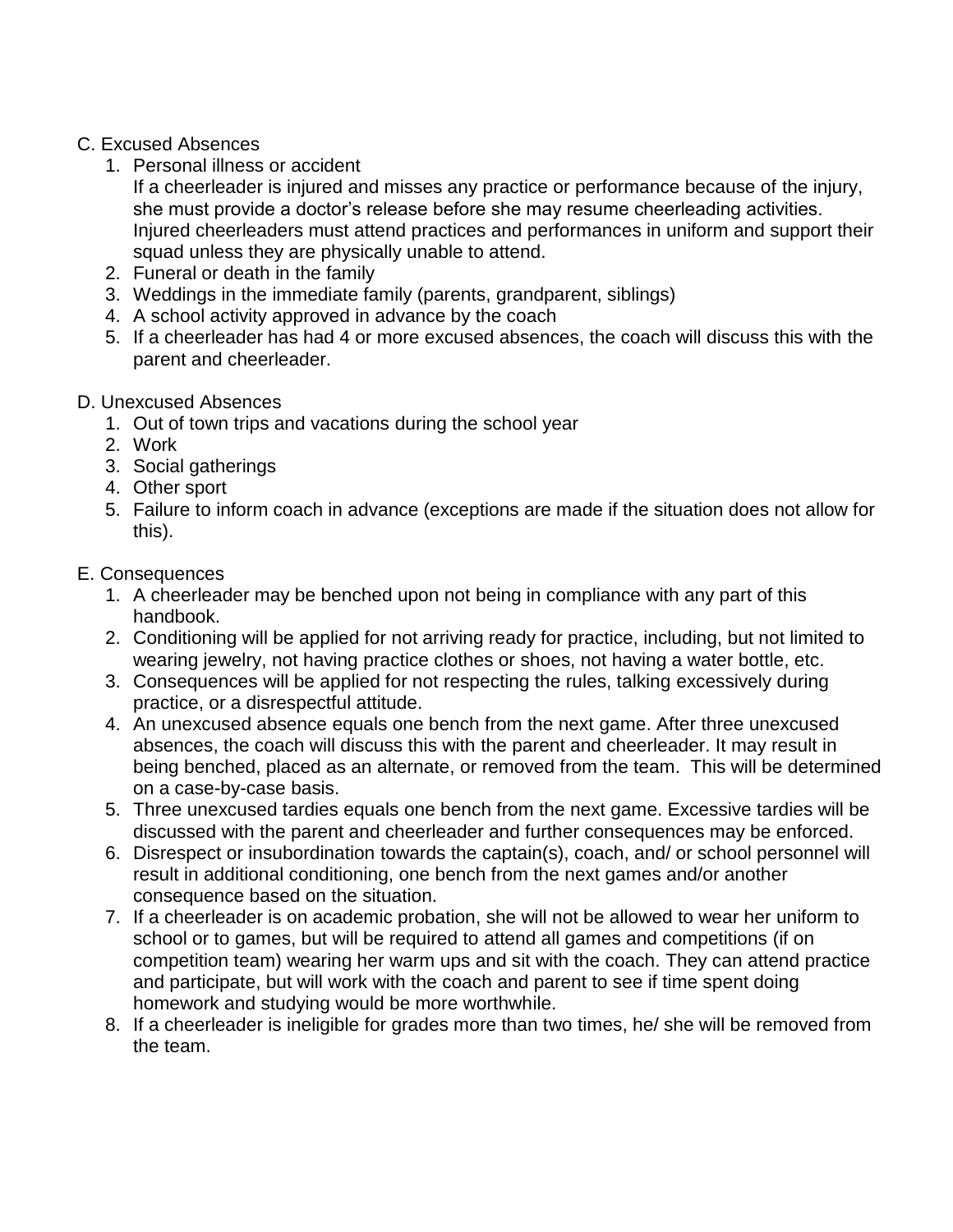- 9. Excessive absences, even if they are excused, are detrimental to the team. It may result in being removed from competition team (if applicable), being benched, placed as an alternate, or removed from the team. This will be determined on a case-by-case basis.
- 10.If caught using alcohol, tobacco, and other drugs, the cheerleader will be benched from the next 3 games for first offense and may result in dismissal from the team, based on the situation.
- 11.Alcohol, tobacco and other drugs usage first offense will likely result in dismissal from competing in competitions.
- 12.Repeated insubordination or an uncooperative attitude may result in dismissal from the team.
- 13.All unexcused absences may be under review on a case-by-case basis.
- 14.If a cheerleader continually breaks the rules set forth in this handbook it may result in dismissal from the team.
- 15.Every attempt will be made to make consequences fair and equal and to make consequences of actions known ahead of time. Parents will be informed of problem situations.
- 16.Because all situations may not be foreseen and thus outlined here, each will be dealt with in a manner decided upon by the coach with assistance from the administration if deemed necessary.
- F. Challenge Resolution
	- 1. Any and all problems that the athlete may have with the squad, captain(s), or the coach need to be addressed by the student first.
	- 2. Always allow at least 48 hours for the coach to make a decision and readdress the problem. If talking to the coach does not change the problem a parent may then become involved in the situation. (Again, allow at least 48 hours for the coach to think about the problem and make a decision or answer a question.)
	- 3. Proper chain-of-command is as follows:
		- o Student/coach
		- o Student and parent/coach
		- o Student and parent/ school administrator
	- 4.Problems between cheerleaders are encouraged to be resolved by each other or with the assistance of captain(s). If the situation does not change, then the coach needs to be notified and will deal with personal relationships between team members according to the situation.
	- 5. If any cheerleader feels her personal safety is threatened, she needs to notify the coach, school counselor, the school police officer, and/ or an administrator immediately.

# **V. Varsity Lettering**

- A. Lettering
	- 1. Cheerleaders must have a combined GPA of at least 3.0 both semesters.
	- 2. Cheerleaders must cheer at 85% of all games AND attend 85% of practices during the school year.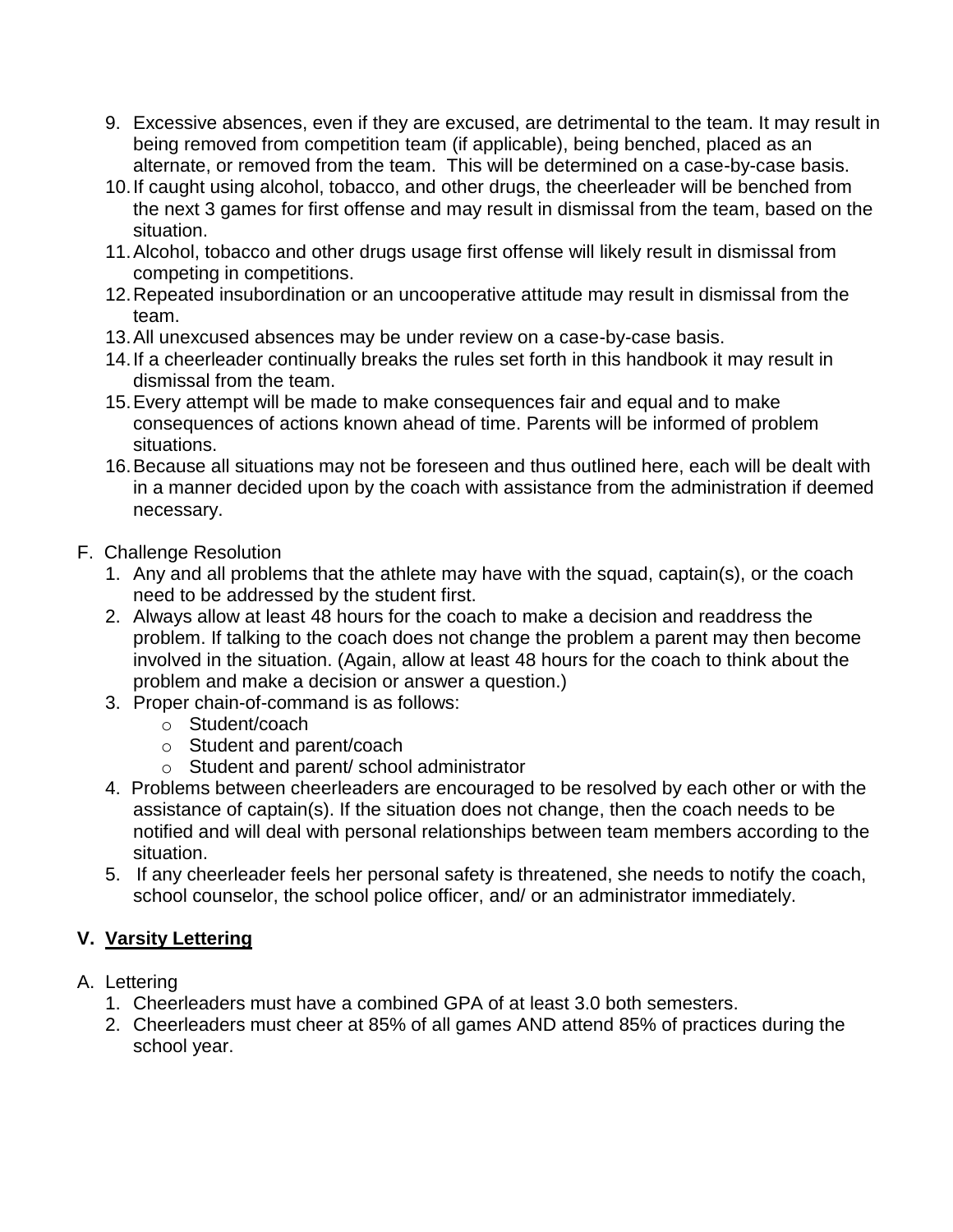# **VI. Uniforms**

- 1. Uniforms and camp wear will be purchased by each cheerleader. It is expected that uniforms remain in good condition and that they fit. If any part of the uniform is not in good condition or does not fit properly, it is the responsibility of the cheerleader to re-purchase these items.
- 2. It is important shoes are taken care of. They must be in good condition for competitions. A cheerleader may be asked to buy another pair of shoes if they are not in good condition.
- 3. Only official squad jackets or warm ups may be worn over uniform.
- 4. Uniform will only be worn for events as designated by the coach.

# **VII. Financial Information**

## A. Financial Commitment

- 1. Cheerleading is a financial commitment. All cheerleaders are expected to make payments on their set due date.
- 2. Ordering in bulk often gives the program discounts with uniform items, shipping fees, competition registrations, etc. When an individual does not make payment by deadline, they are risking their athlete not getting items on time, as well as opting to pay a higher fee. If payments are not received in time, a \$5 late fee will incur for the first week, \$10 fee for the second week, \$20 the third week. After the third week, the athlete may be benched from a game(s) or removed from the team. This is to include Booster Club fee.
- 3. Late fees will be put in the Booster account to pay for team needs.
- B. Fundraisers
	- 1. Fundraisers will take place throughout the year.
	- 2. Individual fundraisers are not mandatory and will benefit that individual to help offset some costs associated with cheerleading. Anything leftover will be used to help cover general team expenses.
	- 3. TEAM fundraisers are mandatory (i.e. car washes). All members are required to participate. Each cheerleader must have one parent, or adult family member, volunteer time and help the Booster Club with at least one fundraising event.

### **VIII. Parents or Guardians Expectations**

- 1. Parents/guardians are expected to support the coach in following this Handbook understanding it is put in place for the best interest of the team.
- 2. Parents/guardians are expected to make sure their cheerleader arrives to practices, games, and other activities at the designated time.
- 3. Parents/guardians agree to notify the coach as far in advanced as possible or as soon as they know about absences or tardies to practice, games, events, etc.
- 4. Parents/guardians agree to carefully check the calendar and weekly/ monthly email update.
- 5. Parents/guardians need to help enforce their cheerleader conditioning at home. Conditioning is important to prevent injuries and to make sure the cheerleader is in the proper condition to attempt a progression of skills at practice.
- 6. If a parent/guardian has a concern, it is important they take the concern directly to the coach and not discuss with other parents or cheerleaders.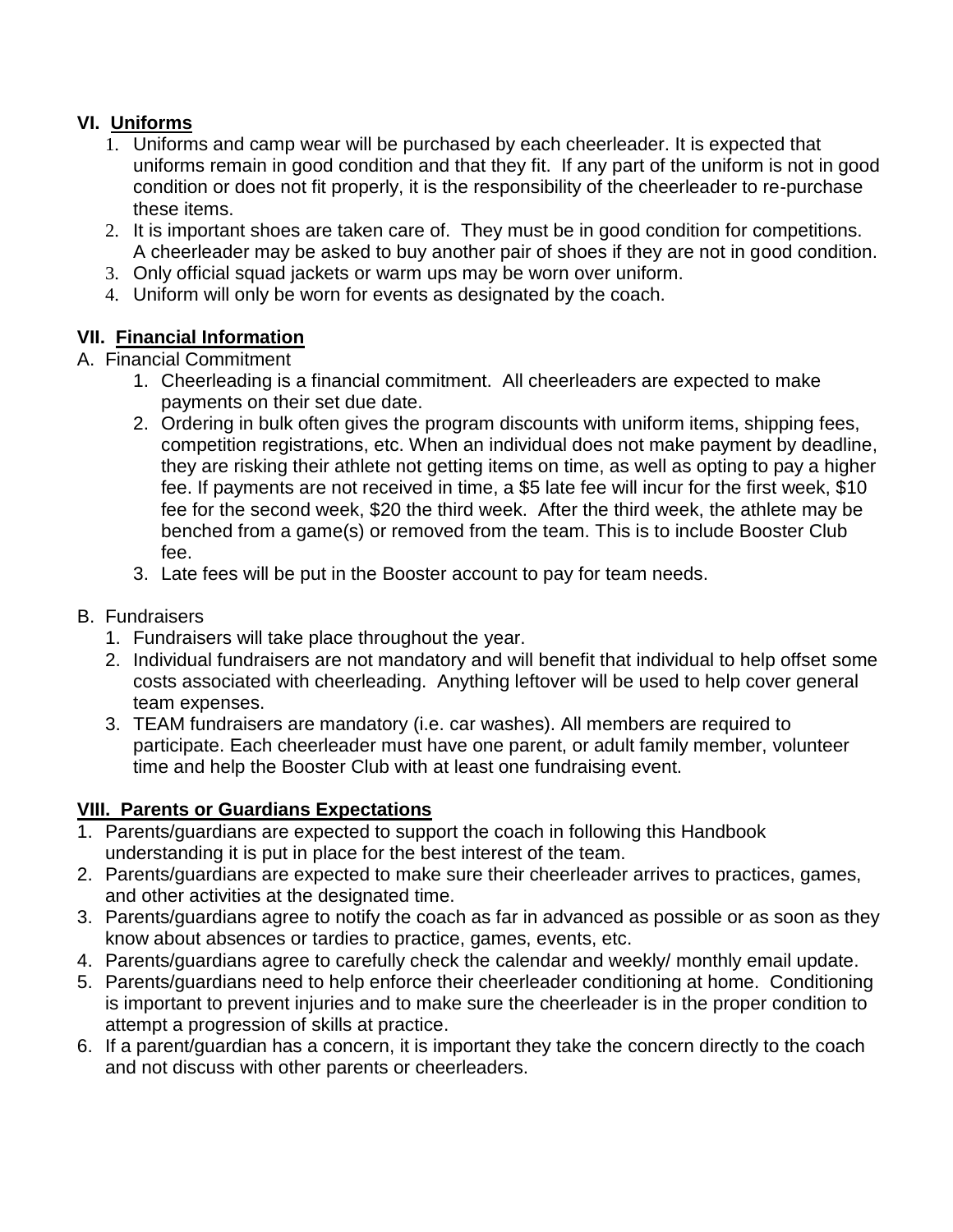- 7. Parents/guardians understand decisions regarding the team and each individual cheerleader are made in the best interest of the team.
- 8. Parents/guardians understand if they create conflict among the team, other parents, coach, or administration, and it cannot be worked out with the coach, it will be taken to the administration.
- 9. Parents/guardians will understand the elected school Cheers Booster Club in conjunction with the coach will have the final say in how funding and fundraisers will be spent and distributed.

# **Captains**

A. Captains

- 1. Shortly after tryouts, coach will begin the application for captain and co-captains.
- 2. A good captain leads by example. She respects and encourages her team members. She respects her coach, teachers and others in authority over her. She is reliable and someone the team naturally looks to as a leader.
- 3. The position will not automatically be given to the members with the most seniority.
- 4. Team members interested in this position must fill out an application.
- 5. Team vote will have 50% of the result and coach will have the other 50%.
- 6. The entire team needs to respect the captain position, whether or not he/ she voted for the captain selected.
- 7. The captain(s) leads the team on the on the sidelines.
- 8. The captain(s) will help lead practices including warm ups and conditioning.
- 9. The captain(s) will be given a list from the coach of specific responsibilities.
- 10.Captain(s) will maintain a 3.0 GPA throughout the school year.
- 11.Captain(s) will meet with the coach bi-weekly to discuss team related agendas.
- 12.In the event the captain or co-captain(s) are not fulfilling their duties, the coach will reassign duties to another team member.
- \*\*\*\* The coach reserves the right to make adjustments to this handbook during the season and will notify the team in writing of any changes.
- \*\*\*\*Please be sure to sign the agreement in the tryout packet and return day of tryouts.